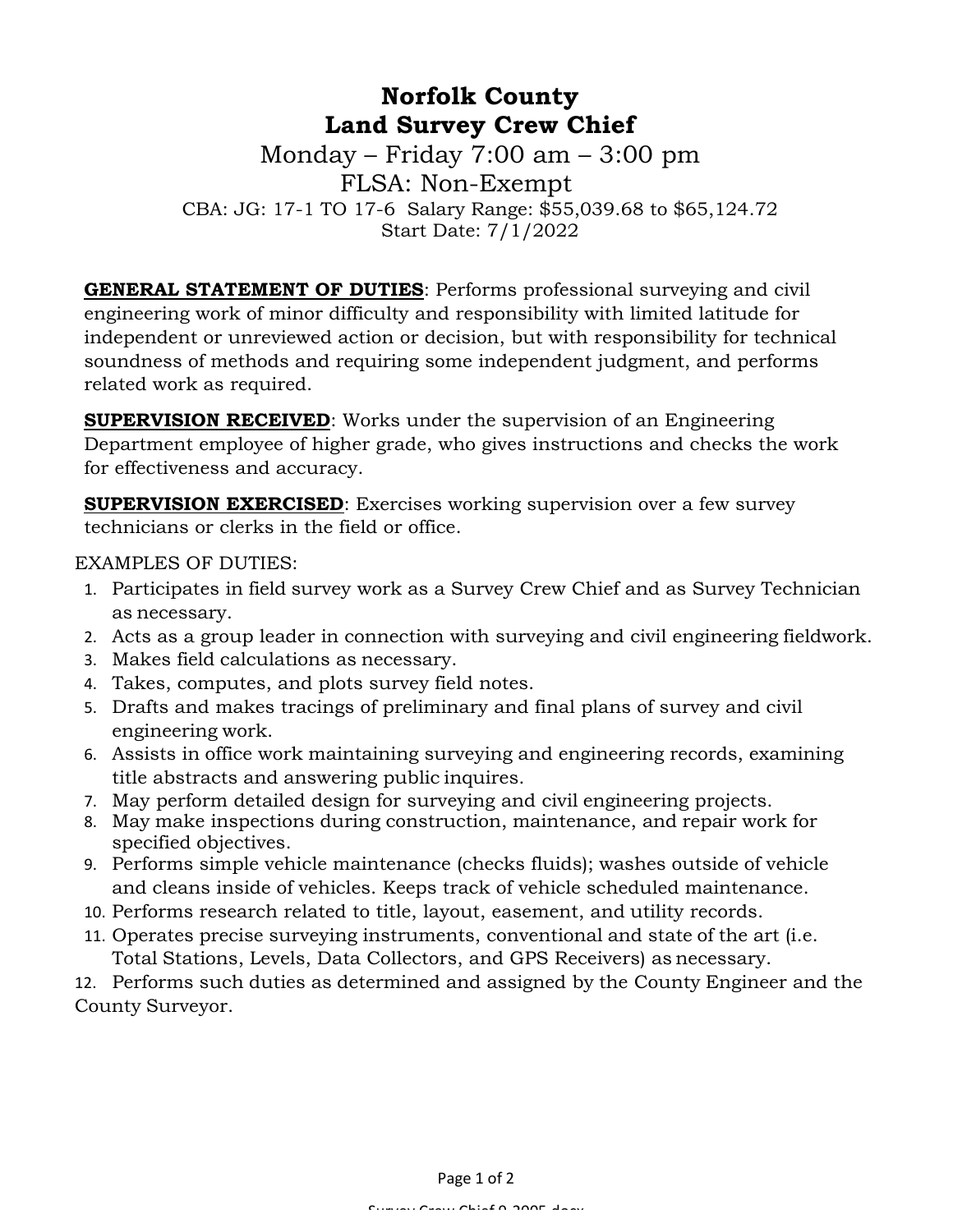#### PHYSICAL REQUIREMENTS: *Physical Requirements With or Without Reasonable Accommodations:*

*The following physical requirements, with or without reasonable accommodations, are considered essential to the function of the job:*

- Ability to sit and/or stand for long periods.
- Ability to lift and carry medium size loads (approximately 50 pounds). Ability to travel outdoors over uneven terrain.
- Ability to work outdoors in all weather and temperature extremes. Ability to use hand/power tools.
- Ability to learn and use new processes, tools, equipment as required.

## QUALIFICATIONS:

- Thorough knowledge of the principles and methods of surveying.
- Working knowledge of the principles in the strengths of materials, mechanics of soils and fluids; basic mathematics and physics; units of measurements; engineering terminology; applicable laws and legal terms.
- Considerable skill in the use of surveying instruments.
- Ability to lay out work for others, to supervise them in their work, and get them to work together effectively. Ability to apply engineering principles to the solution of minor engineering problems.
- Ability to make accurate surveying and civil engineering calculations of ordinary difficulty. Ability to use a computer and software for survey calculations and drafting.

LICENSES:

• Massachusetts Class D Driver's License.

EDUCATION AND EXPERIENCE:

- High School Diploma or GED.
- Progressive experience in surveying and civil engineering or related work or equivalent training.

### PRE EMPLOYMENT INFORMATION:

All offers of employment are conditional and specifically contingent on the following:

- (i) the completion and submission of appropriate documentation relative to the candidate's eligibility for employment in the United States;
- (ii) the successful completion (negative finding) of a drug and alcohol screen to be conducted at a provider designated by the County at the County's cost;
- (iii) the successful completion of a pre-employment physical to be conducted by a provider designated by the County, at the County's cost, and which may, depending upon the position involved, include psychological testing; and
- (iv) the successful completion of criminal history background check (CORI and SORI).